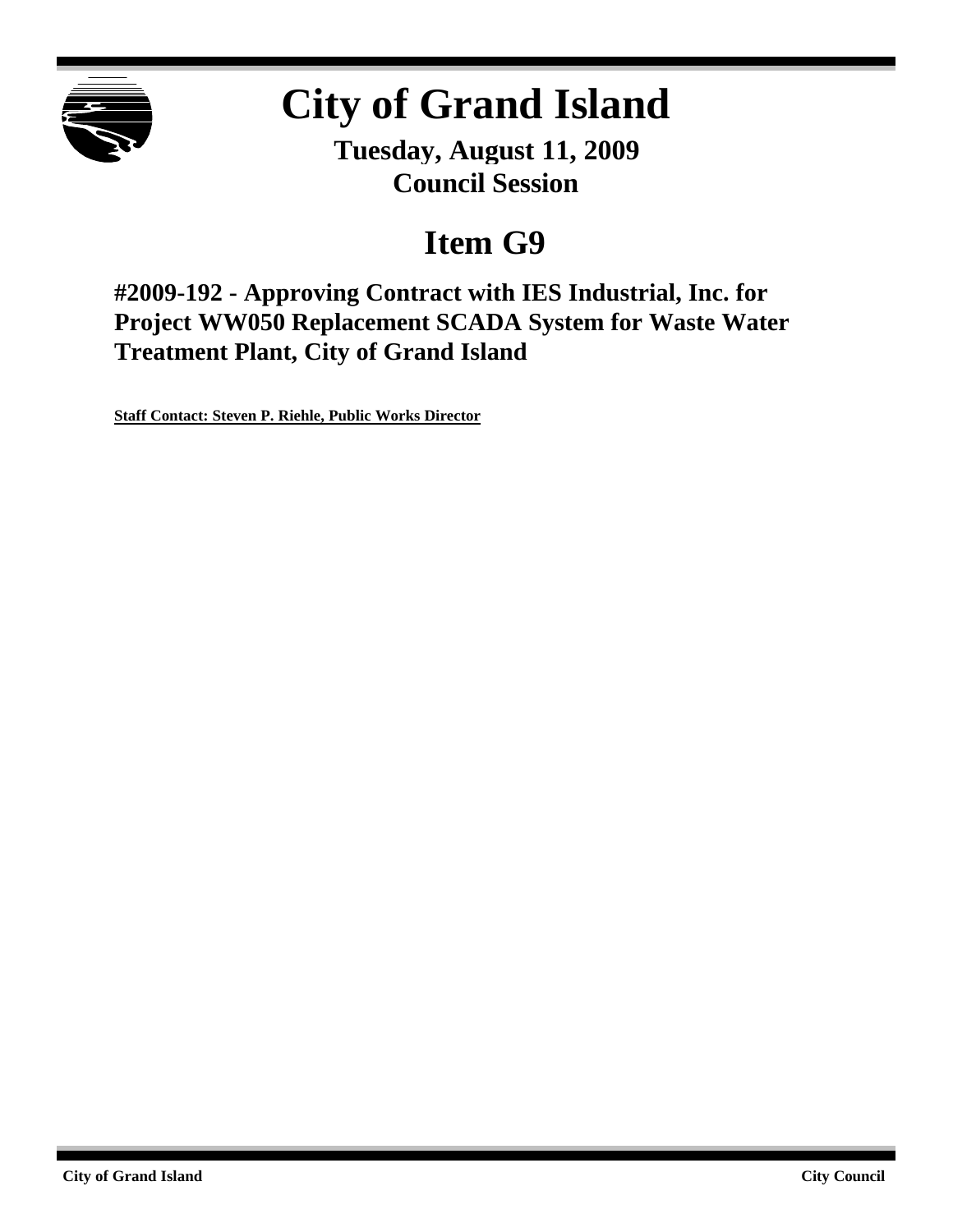## **Council Agenda Memo**

| From:                          | Steven P. Riehle, Public Works Director                                                                                   |  |
|--------------------------------|---------------------------------------------------------------------------------------------------------------------------|--|
| <b>Meeting:</b>                | August 11, 2009                                                                                                           |  |
| Subject:                       | Approving award of contract on project WW050 for<br>Replacement SCADA System at the Waste Water<br><b>Treatment Plant</b> |  |
| <b>Item <math>\#</math>'s:</b> | $G-9$                                                                                                                     |  |
| <b>Presenter(s):</b>           | Steven P. Riehle, Public Works Director                                                                                   |  |

### **Background**

The City Council approved an agreement with Huffman Engineering, Inc. of Lincoln, Nebraska on June 24, 2008 for professional consulting engineering services on the SCADA System for the Waste Water Treatment Plant. SCADA stands for Supervisory Control And Data Acquisition. It is the industrial control system with computers that monitor and control the waste water treatment process.

Design work was completed with plans and specifications approved by the City in June of 2009. The advertisement to bidders for the project was published in the Grand Island Daily Independent on June 30, 2009.

### **Discussion**

Two (2) bids were received on July 22, 2009 and reviewed by Waste Water and Engineering Staff in the Public Works Department and also by the Assistant City Attorney as the Procurement Agent for the City.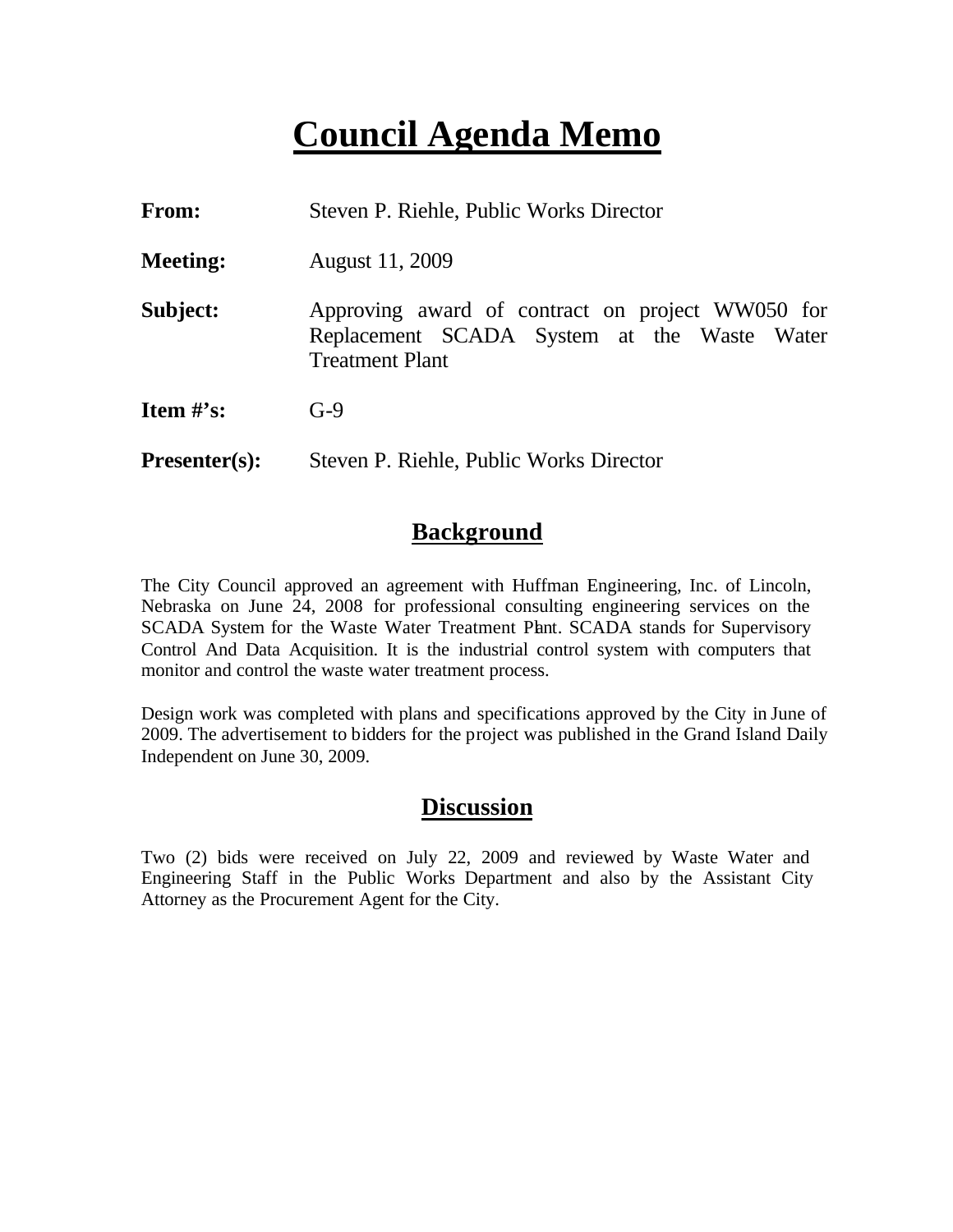| <b>BIDDER</b>                              | <b>IES</b><br><b>INDUSTRIAL</b> | <b>MIDDLETON</b><br><b>ELECTRIC</b> |
|--------------------------------------------|---------------------------------|-------------------------------------|
| <b>LUMP SUM</b>                            | \$379,890                       | \$450,900                           |
| <b>ALTERNATE A (ADD)</b>                   |                                 |                                     |
| HMI System Server computers, HMI           |                                 |                                     |
| <b>System Database Computers, LCD Flat</b> |                                 |                                     |
| Panel Monitors, Computer Accessories,      | \$16,429                        | \$16,890                            |
| and Spare Computers Per Specification      |                                 |                                     |
| Section 13502                              |                                 |                                     |
| <b>ALTERNATE B (ADD)</b>                   |                                 |                                     |
| Programming/Development Laptop             |                                 |                                     |
| <b>Computer per Specification Section</b>  | \$1,209                         | \$1,205                             |
| 13502                                      |                                 |                                     |
| ALTERNATE C (ADD)                          |                                 |                                     |
| HMI Software, PLC Programming              |                                 |                                     |
| Software, Alarming Software and            |                                 |                                     |
| <b>Modems per Specification Sections</b>   | \$36,241                        | \$38,560                            |
| 13502 and 13500                            |                                 |                                     |
| <b>TOTALS</b>                              | \$433,769                       | \$507,555                           |
| <b>EXCEPTIONS</b>                          | Noted                           | None                                |

Footnote (1)

1. Price includes the Specter Instruments Dilaogic card for the WIN-911-TEP-HB, this item is not shown in specification section 13502 2.9

2. Price does not include tax on material.

IES Industrial submitted a bid in accordance with the terms of the advertisement of bids and plans and specifications and all other statutory requirements contained therein.

## **Alternatives**

It appears that the Council has the following alternatives concerning the issue at hand. The Council may:

- 1. Move to approve a resolution authorizing the Mayor to approve and execute the contract with IES Industrial, Inc. of Grand Island, Nebraska on behalf of the City of Grand Island.
- 2. Refer the issue to a Committee.
- 3. Postpone the issue to future date.
- 4. Take no action on the issue.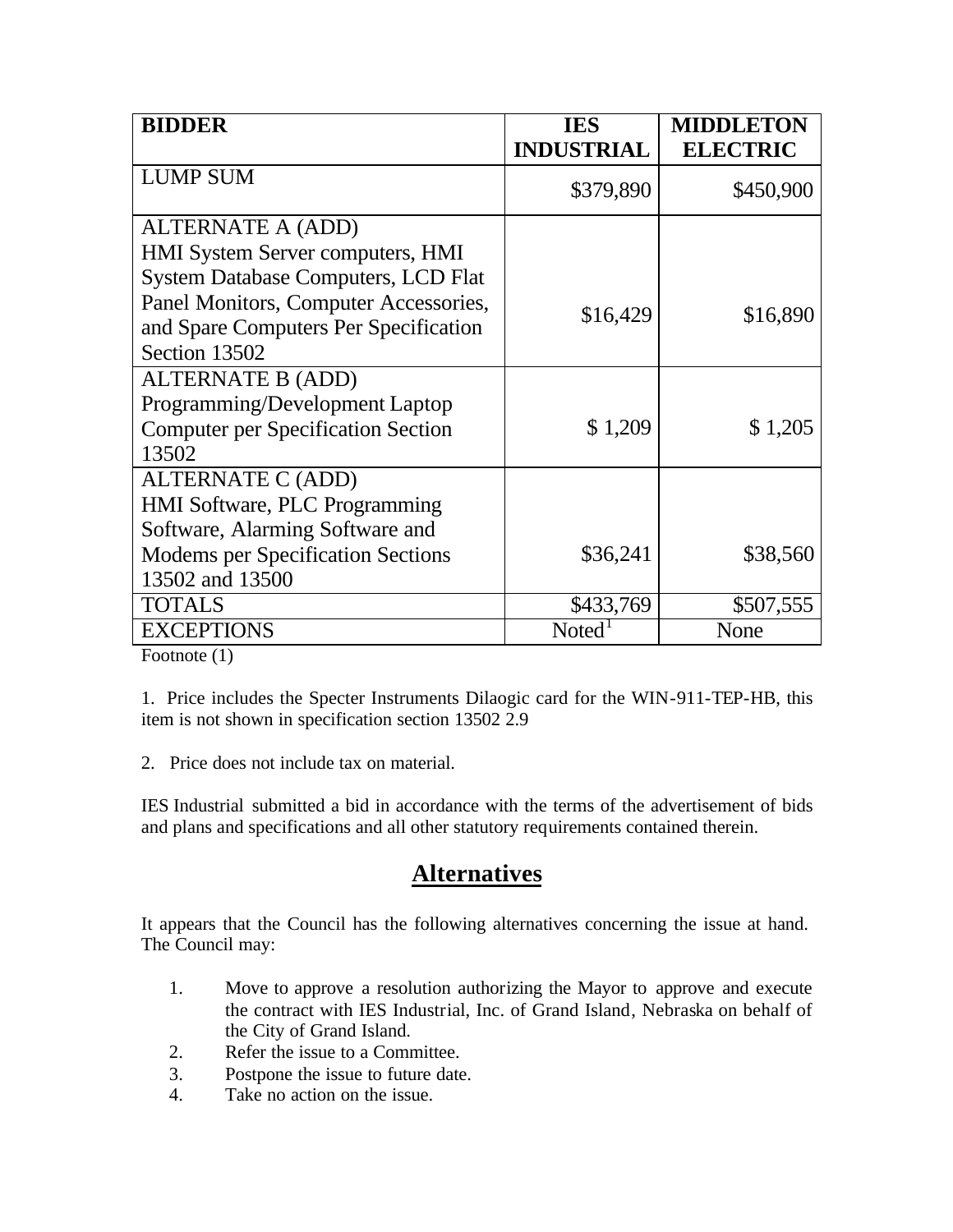### **Recommendation**

Public Works Administration recommends that the Council approve a Resolution to award the contract with IES Industrial, Inc. of Grand Island, Nebraska and authorize the mayor to sign the contract for the base bid plus all of the add alternatives.

## **Sample Motion**

Motion to award the contract to IES Industrial, Inc. of Grand Island, Nebraska.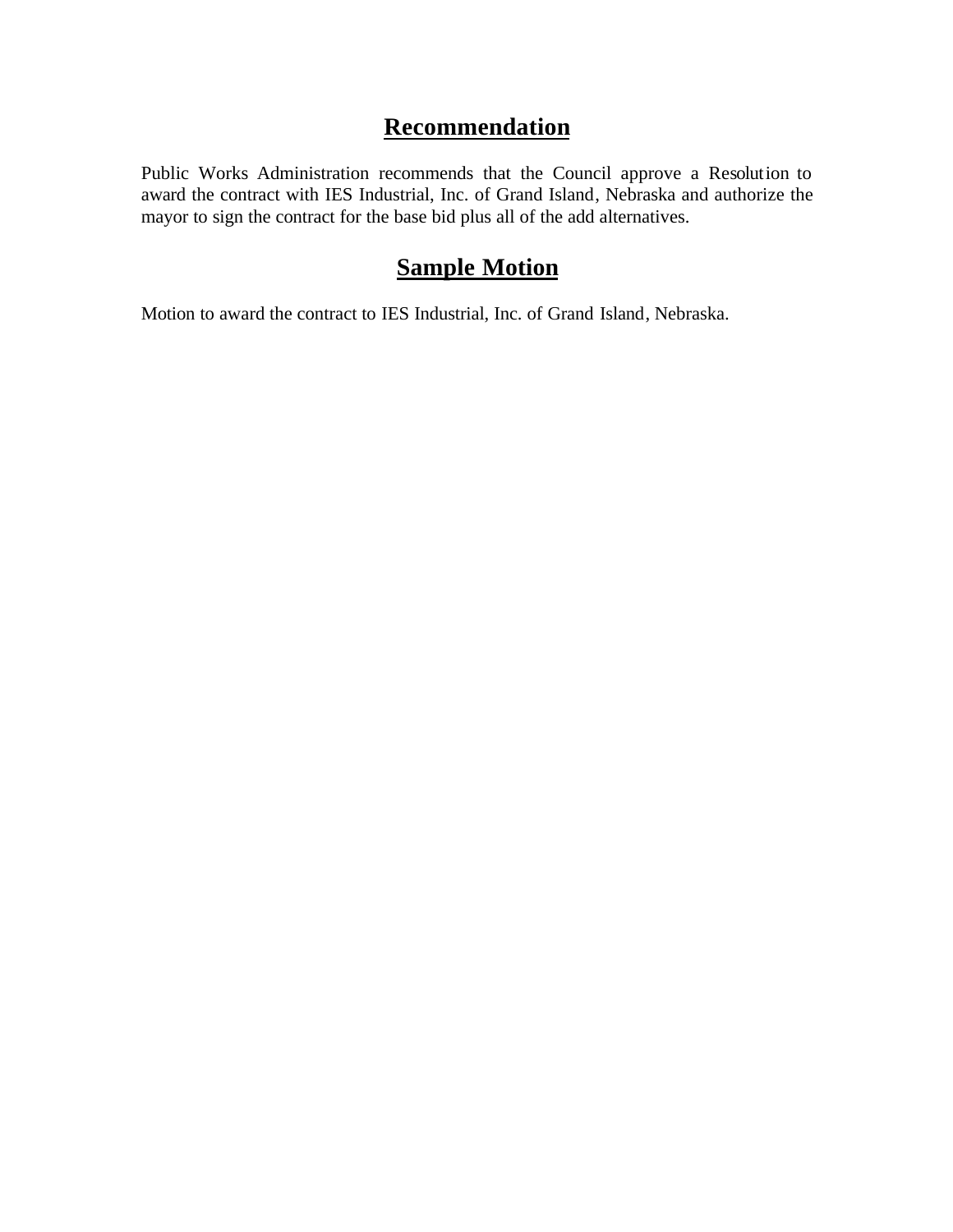#### *Purchasing Division of Legal Department* **INTEROFFICE MEMORANDUM**



Wes Nespor, Purchasing Agent

*Working Together for a Better Tomorrow, Today*

#### **BID OPENING**

| <b>BID OPENING DATE:</b>      | July 22, 2009 at 11:00 a.m.                    |
|-------------------------------|------------------------------------------------|
| FOR:                          | <b>Replacement SCADA System, Project WW050</b> |
| <b>DEPARTMENT:</b>            | <b>Public Works</b>                            |
| <b>ESTIMATE:</b>              | \$600,000.00                                   |
| <b>FUND/ACCOUNT:</b>          | 53030054-85213-53008                           |
| <b>PUBLICATION DATE:</b>      | <b>June 30, 2009</b>                           |
| <b>NO. POTENTIAL BIDDERS:</b> | 10                                             |

#### **SUMMARY**

| <b>Bidder:</b>       | <b>IES</b> Industrial   | <b>Middleton Electric Inc</b> |
|----------------------|-------------------------|-------------------------------|
|                      | <b>Grand Island, NE</b> | <b>Grand Island, NE</b>       |
| <b>Bid Security:</b> | <b>Bond</b>             | <b>Bond</b>                   |
| <b>Exceptions:</b>   | <b>Noted</b>            | <b>None</b>                   |
| <b>Bid Price:</b>    | \$379,890               | \$450,900                     |
| <b>Alternate A</b>   | \$16,429                | \$16,890                      |
| <b>Alternate B</b>   | \$1,209                 | \$1,205                       |
| Alternate C          | \$36,241                | \$38,560                      |

| $cc$ : | Steve Riehle, Public Works Director | Catrina DeLosh, PW Admin. Assist. |
|--------|-------------------------------------|-----------------------------------|
|        | Dale Shotkoski, City Attorney       | Wes Nespor, Purchasing Agent      |
|        | Jeff Pederson, City Administrator   | Roger Scott, Projects Engineer    |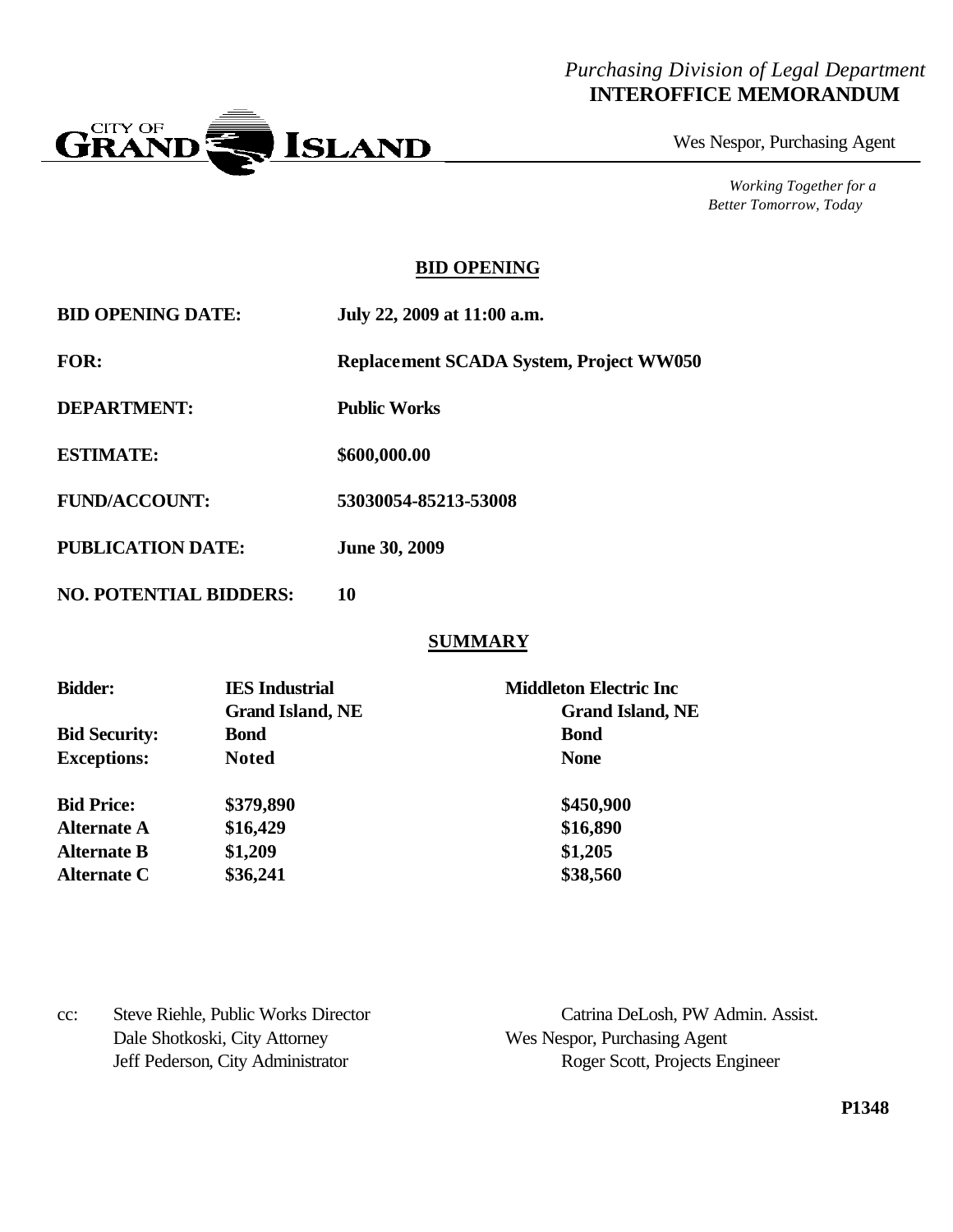#### RESOLUTION 2009-192

WHEREAS, Advertisement to Bidders for Project WW050 Replacement SCADA System for City of Grand Island, Wastewater Division was published in the Grand Island Daily Independent on June 30, 2009; and

WHEREAS, the City of Grand Island invited sealed bids for the furnishing of materials and services for the Project WW050 Replacement SCADA System, according to plans and specifications on file with the City Clerk; and

WHEREAS, on July 22, 2009, bids were received, opened and reviewed; and

WHEREAS, IES Industrial, Inc., of Grand Island, Nebraska, submitted a bid in accordance with the terms of the advertisement of bids and plans and specifications and all other statutory requirements contained therein, such bid being in the lump sum bid price for base bid in the amount of \$379,890.00; plus Alternate A HMI System Server Computers, HMI System Database Computers, LCD Flat Panel Monitors, Computer Accessories, and Spare Computers in the amount of \$16,429.00, Alternate B Programming/Development Laptop computer in the amount of \$1,209.00 and Alternate C HMI Software, PLC Programming Software, Alarming Software and Modems in the amount of \$36,241.00 for a total bid amount of \$433,769.00; and

WHEREAS, the sum of the low bids for project is below the estimate of such project; and

WHEREAS, such Bid is reasonable and acceptable.

NOW, THEREFORE, BE IT RESOLVED BY THE MAYOR AND COUNCIL OF THE CITY OF GRAND ISLAND, NEBRASKA, that the bid of IES Industrial, Inc. of Grand Island, Nebraska, in the amount of \$433,769.00 for furnishing materials and services for WW050 Replacement SCADA System is hereby approved as the lowest responsible bid.

BE IT FURTHER RESOLVED, that the Mayor is hereby authorized and directed to execute a contract for such project on behalf of the City of Grand Island.

- - -

Adopted by the City Council of the City of Grand Island, Nebraska, August 11, 2009.

Margaret Hornady, Mayor